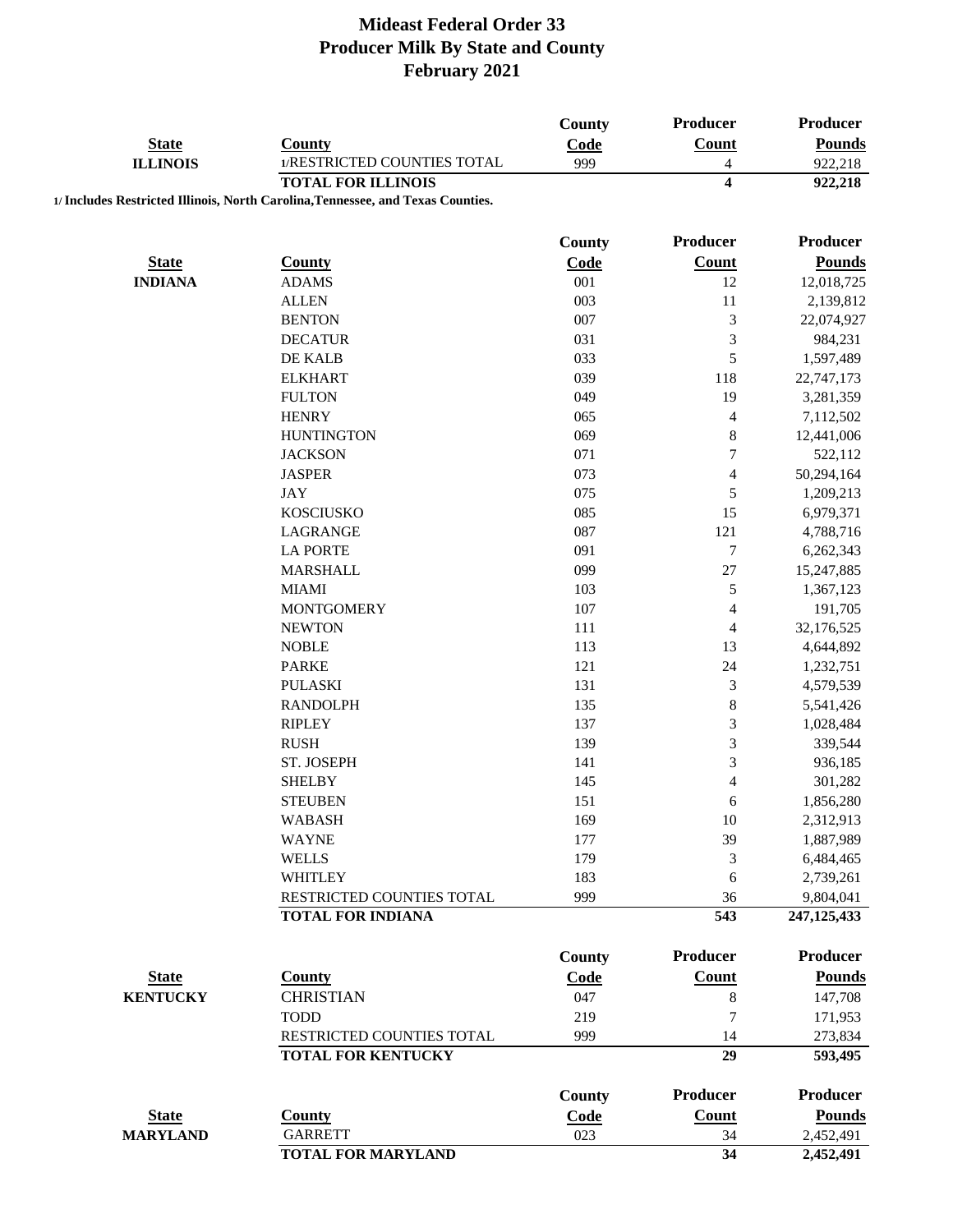|                 |                    | County | Producer                | <b>Producer</b> |
|-----------------|--------------------|--------|-------------------------|-----------------|
| <b>State</b>    | <b>County</b>      | Code   | Count                   | <b>Pounds</b>   |
| <b>MICHIGAN</b> | <b>ALCONA</b>      | 001    | 3                       | 85,292          |
|                 | <b>ALGER</b>       | 003    | $\overline{\mathbf{4}}$ | 227,708         |
|                 | <b>ALLEGAN</b>     | 005    | 25                      | 20,167,496      |
|                 | <b>ALPENA</b>      | 007    | 15                      | 1,014,196       |
|                 | <b>ARENAC</b>      | 011    | 15                      | 6,184,812       |
|                 | <b>BARRY</b>       | 015    | $20\,$                  | 15,214,993      |
|                 | <b>BRANCH</b>      | 023    | $\,8\,$                 | 2,723,441       |
|                 | <b>CALHOUN</b>     | 025    | 15                      | 6,802,146       |
|                 | <b>CHARLEVOIX</b>  | 029    | 3                       | 500,315         |
|                 | <b>CHIPPEWA</b>    | 033    | $\overline{4}$          | 389,900         |
|                 | <b>CLARE</b>       | 035    | 18                      | 3,015,524       |
|                 | <b>CLINTON</b>     | 037    | 29                      | 53,706,401      |
|                 | <b>EATON</b>       | 045    | 12                      | 207,719         |
|                 | <b>GENESEE</b>     | 049    | $\overline{4}$          | 517,027         |
|                 | <b>GRATIOT</b>     | 057    | $27\,$                  | 67,668,192      |
|                 | <b>HILLSDALE</b>   | 059    | 16                      | 1,775,599       |
|                 | <b>HURON</b>       | 063    | 53                      | 53,267,701      |
|                 | <b>INGHAM</b>      | 065    | 17                      | 5,514,250       |
|                 | <b>IONIA</b>       | 067    | 28                      | 23,896,641      |
|                 | <b>IOSCO</b>       | 069    | 10                      | 1,136,865       |
|                 | <b>ISABELLA</b>    | 073    | 16                      | 9,044,892       |
|                 | <b>JACKSON</b>     | 075    | 15                      | 4,953,400       |
|                 | <b>KALAMAZOO</b>   | 077    | 5                       | 11,424,817      |
|                 | <b>KENT</b>        | 081    | $12\,$                  | 8,725,613       |
|                 | <b>LAPEER</b>      | 087    | 13                      | 1,684,672       |
|                 | <b>LENAWEE</b>     | 091    | 18                      | 35,843,086      |
|                 | <b>LIVINGSTON</b>  | 093    | 9                       | 2,677,550       |
|                 | <b>MACOMB</b>      | 099    | 3                       | 171,365         |
|                 | <b>MASON</b>       | 105    | $\overline{4}$          | 1,391,106       |
|                 | <b>MECOSTA</b>     | 107    | 7                       | 2,363,634       |
|                 | <b>MENOMINEE</b>   | 109    | 10                      | 1,359,325       |
|                 | <b>MISSAUKEE</b>   | 113    | 32                      | 38,498,879      |
|                 | <b>MONTCALM</b>    | 117    | 28                      | 7,994,616       |
|                 | <b>MONTMORENCY</b> | 119    | 3                       | 187,256         |
|                 | <b>MUSKEGON</b>    | 121    | $\,8\,$                 | 12,619,371      |
|                 | <b>NEWAYGO</b>     | 123    | 11                      | 4,914,660       |
|                 | <b>OGEMAW</b>      | 129    | 22                      | 2,436,182       |
|                 | <b>OSCEOLA</b>     | 133    | 17                      | 8,597,301       |
|                 | <b>OSCODA</b>      | 135    | 7                       | 478,513         |
|                 | <b>OTTAWA</b>      | 139    | 24                      | 33,671,529      |
|                 | PRESQUE ISLE       | 141    | $\mathfrak{Z}$          | 189,988         |
|                 | <b>SAGINAW</b>     | 145    | 11                      | 2,926,263       |
|                 | <b>ST. CLAIR</b>   | 147    | $\,8\,$                 | 1,734,021       |
|                 | ST. JOSEPH         | 149    | 7                       | 4,667,666       |
|                 | <b>SANILAC</b>     | 151    | 65                      | 29,968,854      |
|                 | <b>SHIAWASSEE</b>  | 155    | 11                      | 4,294,391       |
|                 |                    |        |                         |                 |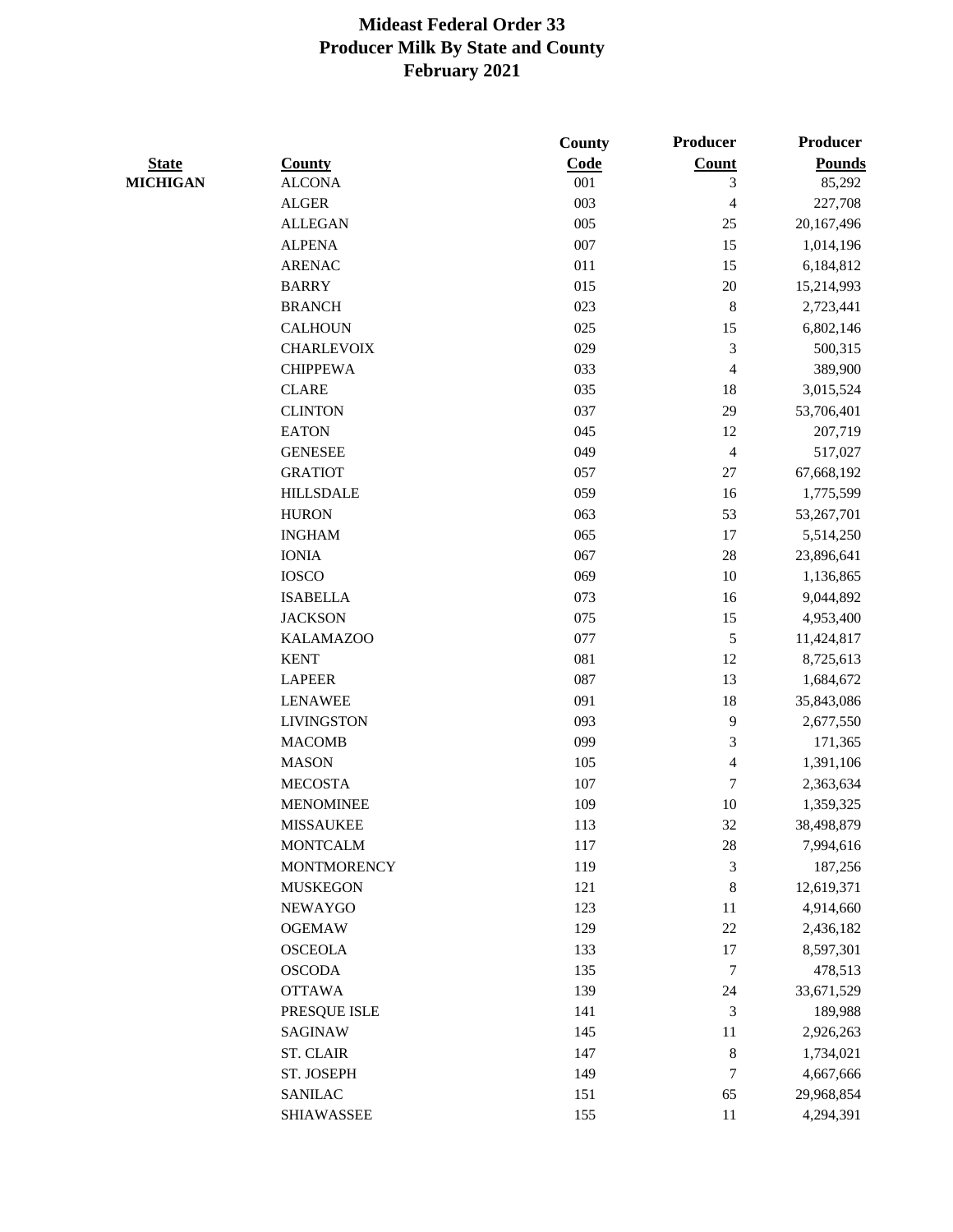|                  |                           | County      | Producer       | Producer        |
|------------------|---------------------------|-------------|----------------|-----------------|
| <b>State</b>     | <b>County</b>             | Code        | <b>Count</b>   | <b>Pounds</b>   |
| <b>MICHIGAN</b>  | <b>TUSCOLA</b>            | 157         | 28             | 19,705,308      |
|                  | <b>VAN BUREN</b>          | 159         | 5              | 15,959,586      |
|                  | <b>WASHTENAW</b>          | 161         | 11             | 2,906,710       |
|                  | <b>WEXFORD</b>            | 165         | 9              | 302,376         |
|                  | RESTRICTED COUNTIES TOTAL | 999         | 22             | 3,989,223       |
|                  | <b>TOTAL FOR MICHIGAN</b> |             | 770            | 539,698,371     |
| <b>State</b>     | <b>County</b>             | <b>Code</b> | <b>Count</b>   | <b>Pounds</b>   |
| <b>MINNESOTA</b> | <b>OTTER TAIL</b>         | 111         | $\overline{4}$ | 248,467         |
|                  | RESTRICTED COUNTIES TOTAL | 999         | 4              | 85,032          |
|                  | TOTAL FOR MINNESOTA       |             | 8              | 333,499         |
|                  |                           |             |                |                 |
|                  |                           | County      | Producer       | <b>Producer</b> |
| <b>State</b>     | <b>County</b>             | Code        | <b>Count</b>   | <b>Pounds</b>   |
| <b>NEW YORK</b>  | <b>CATTARAUGUS</b>        | 009         | 35             | 17,565,944      |
|                  | <b>CHAUTAUQUA</b>         | 013         | 65             | 15,537,399      |
|                  | <b>ERIE</b>               | 029         | 7              | 2,152,828       |
|                  | <b>LIVINGSTON</b>         | 051         | $\overline{4}$ | 4,353,733       |
|                  | <b>STEUBEN</b>            | 101         | $\overline{4}$ | 5,490,343       |
|                  | <b>WYOMING</b>            | 121         | 8              | 17,123,911      |
|                  | RESTRICTED COUNTIES TOTAL | 999         | 3              | 3,400,357       |
|                  | <b>TOTAL FOR NEW YORK</b> |             | 126            | 65,624,515      |
|                  |                           | County      | Producer       | <b>Producer</b> |
| <b>State</b>     | <b>County</b>             | Code        | Count          | <b>Pounds</b>   |
| <b>OHIO</b>      | <b>ADAMS</b>              | 001         | 3              | 339,934         |
|                  | <b>ALLEN</b>              | 003         | 3              | 551,341         |
|                  | <b>ASHLAND</b>            | 005         | 36             | 10,390,892      |
|                  | <b>ASHTABULA</b>          | 007         | 17             | 5,803,228       |
|                  | <b>ATHENS</b>             | 009         | $\overline{4}$ | 232,982         |
|                  | <b>AUGLAIZE</b>           | 011         | 26             | 4,574,575       |
|                  | <b>BELMONT</b>            | 013         | 7              | 658,201         |
|                  | <b>BROWN</b>              | 015         | 4              | 473,465         |
|                  | <b>CARROLL</b>            | 019         | 15             | 1,327,307       |
|                  | <b>CHAMPAIGN</b>          | 021         | $\,$ 8 $\,$    | 586,399         |
|                  | <b>CLARK</b>              | 023         | 4              | 7,214,031       |
|                  | <b>CLINTON</b>            | 027         | $\mathfrak{Z}$ | 202,115         |
|                  | <b>COLUMBIANA</b>         | 029         | 49             | 10,695,915      |
|                  | <b>COSHOCTON</b>          | 031         | $22\,$         | 3,412,004       |
|                  | <b>CRAWFORD</b>           | 033         | 6              | 2,360,779       |
|                  | <b>DARKE</b>              | 037         | 25             | 7,531,820       |
|                  | <b>DEFIANCE</b>           | 039         | 8              | 9,036,502       |
|                  | <b>DELAWARE</b>           | 041         | 3              | 173,432         |
|                  | <b>FAYETTE</b>            | 047         | $\overline{4}$ | 979,437         |
|                  | <b>FULTON</b>             | 051         | 4              | 4,617,288       |
|                  | <b>GEAUGA</b>             | 055         | 34             | 3,906,290       |
|                  | <b>GREENE</b>             | 057         | 3              | 1,086,269       |
|                  | <b>HANCOCK</b>            | 063         | 3              | 1,476,258       |
|                  | <b>HARDIN</b>             | 065         | 8              | 13,504,915      |
|                  | <b>HARRISON</b>           | 067         | 4              | 339,603         |
|                  | <b>HENRY</b>              | 069         | 5              | 2,500,627       |
|                  | <b>HIGHLAND</b>           | 071         | 18             | 1,906,554       |
|                  | <b>HOLMES</b>             | 075         | 120            | 8,961,542       |
|                  | <b>HURON</b>              | 077         | 38             | 5,064,971       |
|                  |                           |             |                |                 |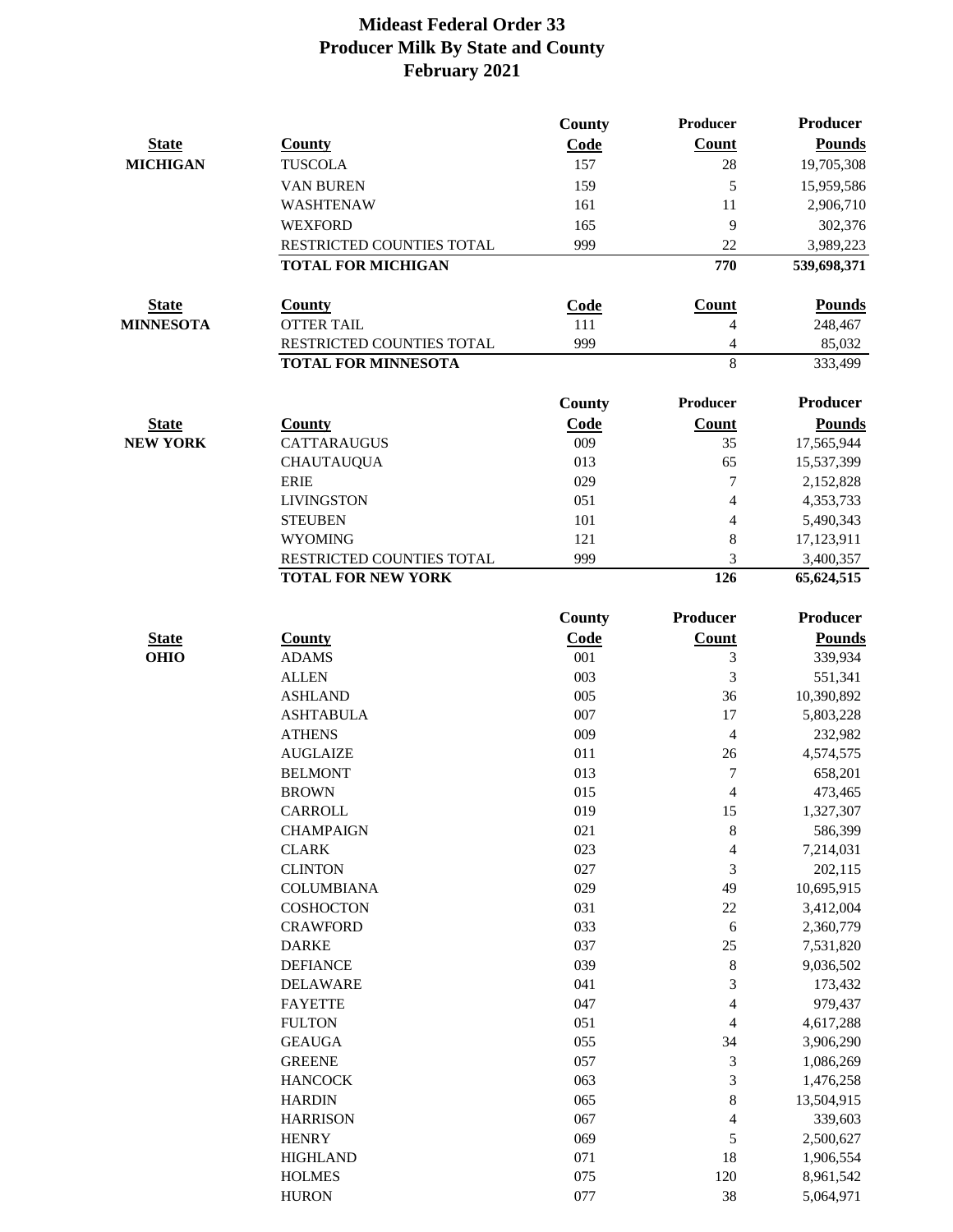|                              |                                   | County      | Producer         | <b>Producer</b> |
|------------------------------|-----------------------------------|-------------|------------------|-----------------|
| <b>State</b>                 | <b>County</b>                     | Code        | <b>Count</b>     | <b>Pounds</b>   |
| <b>OHIO</b>                  | <b>JEFFERSON</b>                  | 081         | 6                | 520,520         |
|                              | <b>KNOX</b>                       | 083         | $22\,$           | 4,265,964       |
|                              | <b>LICKING</b>                    | 089         | 6                | 6,960,654       |
|                              | <b>LOGAN</b>                      | 091         | 20               | 3,578,346       |
|                              | <b>LORAIN</b>                     | 093         | 9                | 1,198,145       |
|                              | <b>MADISON</b>                    | 097         | $\tau$           | 11,421,795      |
|                              | <b>MAHONING</b>                   | 099         | 22               | 6,990,506       |
|                              | <b>MEDINA</b>                     | 103         | 10               | 2,105,303       |
|                              | <b>MERCER</b>                     | 107         | 65               | 22,101,952      |
|                              | <b>MIAMI</b>                      | 109         | 5                | 626,517         |
|                              | <b>MONROE</b>                     | 111         | 6                | 643,784         |
|                              | <b>MORGAN</b>                     | 115         | 6                | 700,586         |
|                              | <b>MORROW</b>                     | 117         | 5                | 2,301,703       |
|                              | <b>MUSKINGUM</b>                  | 119         | 9                | 1,087,526       |
|                              | <b>PAULDING</b>                   | 125         | 6                | 18,282,150      |
|                              | <b>PICKAWAY</b>                   | 129         | 6                | 3,459,777       |
|                              | <b>PORTAGE</b>                    | 133         | 6                | 2,272,956       |
|                              | <b>PREBLE</b>                     | 135         | 6                | 1,009,092       |
|                              | <b>PUTNAM</b>                     | 137         | $\,$ 8 $\,$      | 5,684,198       |
|                              | <b>RICHLAND</b>                   | 139         | 97               | 10,054,533      |
|                              | <b>ROSS</b>                       | 141         | $\,8\,$          | 777,277         |
|                              | <b>SANDUSKY</b>                   | 143         | 6                | 485,714         |
|                              | <b>SHELBY</b>                     | 149         | 27               | 6,116,462       |
|                              | <b>STARK</b>                      | 151         | 47               | 10,762,888      |
|                              | <b>TRUMBULL</b>                   | 155         | 15               | 2,697,772       |
|                              | TUSCAWARAS                        | 157         | 107              | 14,041,467      |
|                              | <b>UNION</b>                      | 159         | 6                | 912,435         |
|                              | <b>VAN WERT</b>                   | 161         | 6                | 7,470,706       |
|                              | <b>WASHINGTON</b>                 | 167         | 12               | 2,350,887       |
|                              | <b>WAYNE</b>                      | 169         | 167              | 47,479,704      |
|                              | <b>WOOD</b>                       | 173         | $\mathfrak{Z}$   | 1,061,027       |
|                              | <b>WYANDOT</b>                    | 175         | $\overline{4}$   | 604,753         |
|                              | RESTRICTED COUNTIES TOTAL         | 999         | 28               | 21,712,632      |
|                              | <b>TOTAL FOR OHIO</b>             |             | 1,247            | 331,648,407     |
|                              |                                   | County      | <b>Producer</b>  | <b>Producer</b> |
|                              |                                   |             |                  |                 |
| <b>State</b><br>PENNSYLVANIA | <b>County</b><br><b>ARMSTRONG</b> | Code<br>005 | <b>Count</b>     | <b>Pounds</b>   |
|                              |                                   | 007         | 16<br>18         | 2,180,020       |
|                              | <b>BEAVER</b>                     |             |                  | 938,278         |
|                              | <b>BLAIR</b>                      | 013         | $\mathfrak{Z}$   | 168,456         |
|                              | <b>BRADFORD</b>                   | 015         | 6                | 750,961         |
|                              | <b>BUTLER</b>                     | 019         | 22               | 3,172,573       |
|                              | <b>CAMBRIA</b>                    | 021         | $\boldsymbol{7}$ | 1,399,928       |
|                              | <b>CENTRE</b>                     | 027         | $\mathfrak{Z}$   | 289,216         |
|                              | <b>CHESTER</b>                    | 029         | 24               | 1,656,934       |
|                              | <b>CLARION</b>                    | 031         | 12               | 1,869,432       |
|                              | <b>CLEARFIELD</b>                 | 033         | 10               | 931,365         |
|                              | <b>CLINTON</b>                    | 035         | 11               | 161,913         |
|                              | <b>COLUMBIA</b>                   | 037         | 10               | 265,428         |
|                              | <b>CRAWFORD</b>                   | 039         | 75               | 15,832,052      |
|                              | ${\rm ELK}$                       | 047         | $\,8\,$          | 527,193         |
|                              | <b>ERIE</b>                       | 049         | 35               | 3,513,586       |
|                              | <b>FAYETTE</b>                    | 051         | $17\,$           | 2,109,181       |
|                              | <b>FOREST</b>                     | 053         | $\mathfrak{Z}$   | 194,404         |

INDIANA 063 35 6,206,467